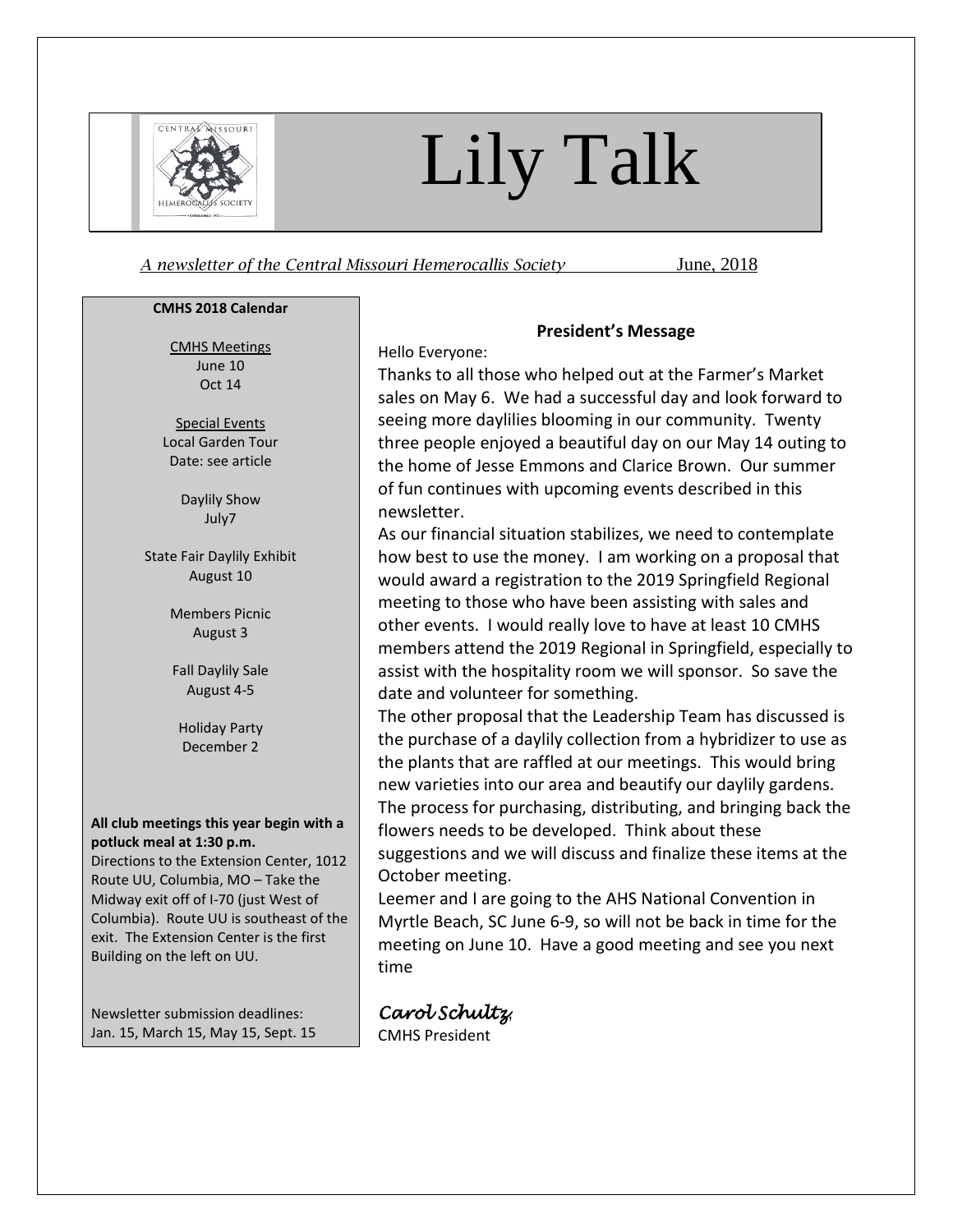## **June Program**

The June meeting will feature planning for the upcoming flower show on July 7th. Due to the loss of some long-time members and health issues among others, additional help will be needed in both placement and classification. It is really important that everyone be at this meeting so that planning can be finalized and more information shared. This is a time when member support is really needed for one of the premier club events of the year. We all want it to be a success. If for some reason you cannot be at the meeting but are able to assist on July 7th, please contact Alice Havard directly.

Also, the October 14th meeting will feature a hybridizer presentation by Bob and Eric Tankesley-Clarke.

- Patti Waterman



Many of our members enjoyed the May 14 visit to the Brown-Emmons gardens:

Local Garden Visits Planned:

June 24, 2018 (Saturday Dawn to Dusk): Field trip to Natures Melody Nursery in Warrenton, MO. Tom and Laura Hood invited us to join them at their annual open garden and we are taking them up on their invitation! (Timing, carpooling, and a group lunch will be discussed at our meeting)

July 4, 2018 (Wednesday, 9:00-noon): Rold Garden 4<sup>th</sup> of July Open Garden. Join Nancy and Ron at their place to look over the newest seedlings blooming at Glory Be Gardens in Hallsville. 12151 N Nicole Drvie, Hallsville (just 15 min from Home Depot), 4<sup>th</sup> house on left. [\(www.glorybegardens.com\)](http://www.glorybegardens.com/)

A visit to Jeff Troyer's garden in Jacksonville, MO is in the works.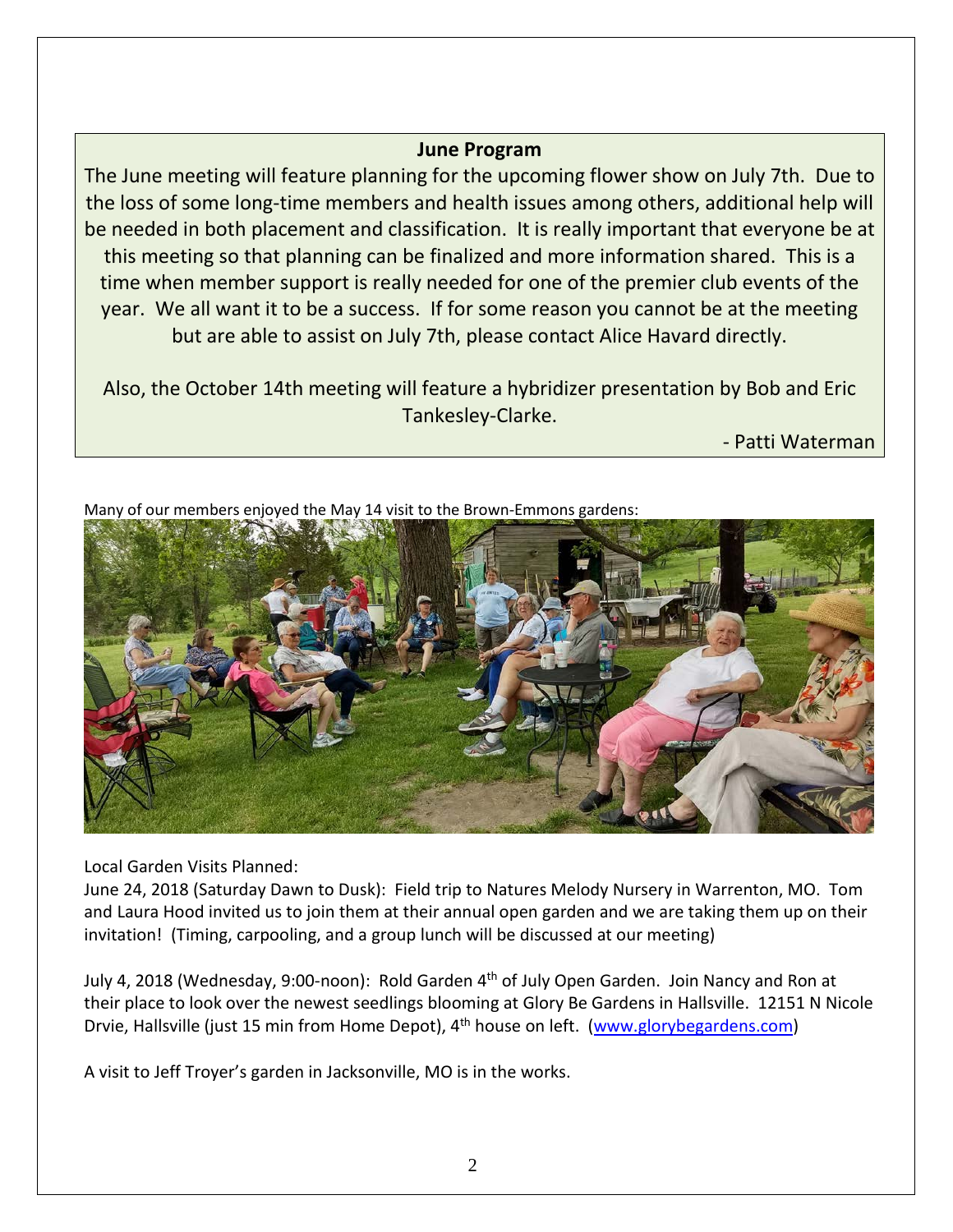OPEN GARDENS ON JULY 8: We are looking for members willing to list their garden as an "open garden" on the Sunday after our annual Daylily Show (July 7 at Columbia Public Library). Open garden hosts provide a contact name and phone number along with directions and/or a map to your yard that is distributed at the Daylily Show. You list the hours that you will be available to host visitors on Sunday July 8. There is no obligation to provide any refreshments, however, some have provided water and other drinks depending on the weather. Size of the garden and proximity to Columbia are not an issue as many people want to take a nice drive on Sunday to view a beautiful yard or garden.

#### Daylily Sales & Picnic

Outstanding results from the spring sales – see the spreadsheet at the end of this newsletter. A big thank you to everyone who helped make this sale a success. We had approx. 100 plants left over; they are planted at my house and I will bring them to the fall sale. We had a lot of yellow left from the spring sale. Doubles were the big hit as well as reds, purples and the spiders. We did not start out with a lot of spiders, so that may explain not having many left. The weather was good, as was the company.

We have a customer from the Orr St. Sale who is looking for the daylily named **Nosferatu**, so if someone has that one and would like to dig a piece of it, we could get it to her for the fall sale. She has asked for it last fall as well as this spring, so I told her I would ask our members if they have it.

As a reminder, the fall picnic is Aug. 3 at the Buford Shelter at 5:00, we will eat around 6:00. Daylilies will be divided for the sale locations after everyone is done buying. The sale is Aug. 4 and the Orr St. Market sale is on the 5th. We will need helpers at all locations, more at the Parkade Plaza location, due to the volume of people there. I do have labels, rubber bands and markers that I will be bringing to the meeting. Charlene Larkin

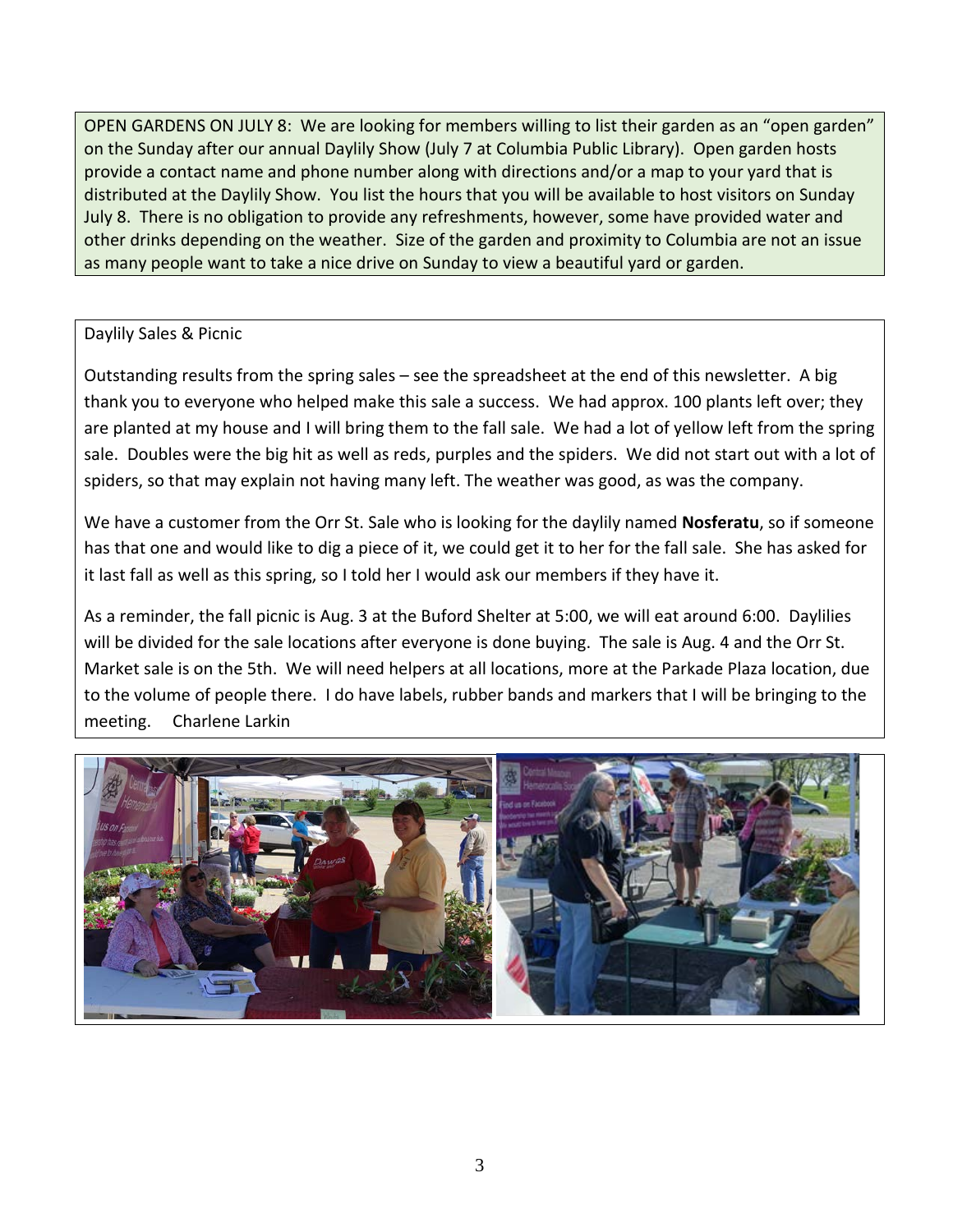## Regional Happenings in 2019

Save the date: June 28-29, 2019 the AHS Regional Meeting 11 meeting will be held in Springfield. The Ozark Daylily Club is a big part of the planning and are lining up a great program. CMHS President, Carol Schultz, committed CMHS to organizing the hospitality room for Friday evening attendees. CMHS will provide several incentives for members to attend this meeting and support the Ozark Daylily Club.

# *Keeping up with out members* by Carol Schultz

We were so pleased to catch up with Marie Gentzsch, otherwise known as Clarice's mother. She lives near Clarice and came over to join us at the garden visit on May 14.



# **Minutes CMHS Meeting, April 8, 2018**

#### **Program**

Nancy Rold, a local member hybridizer, gave an interesting PowerPoint presentation describing "behind the scenes" tasks of hybridizing from bloom to pollinating, to labeling, to planting seeds, to growing new seedlings, then back to flowering of the new daylily. It is a process not to be taken lightly as there are many years and a lot of work in the process.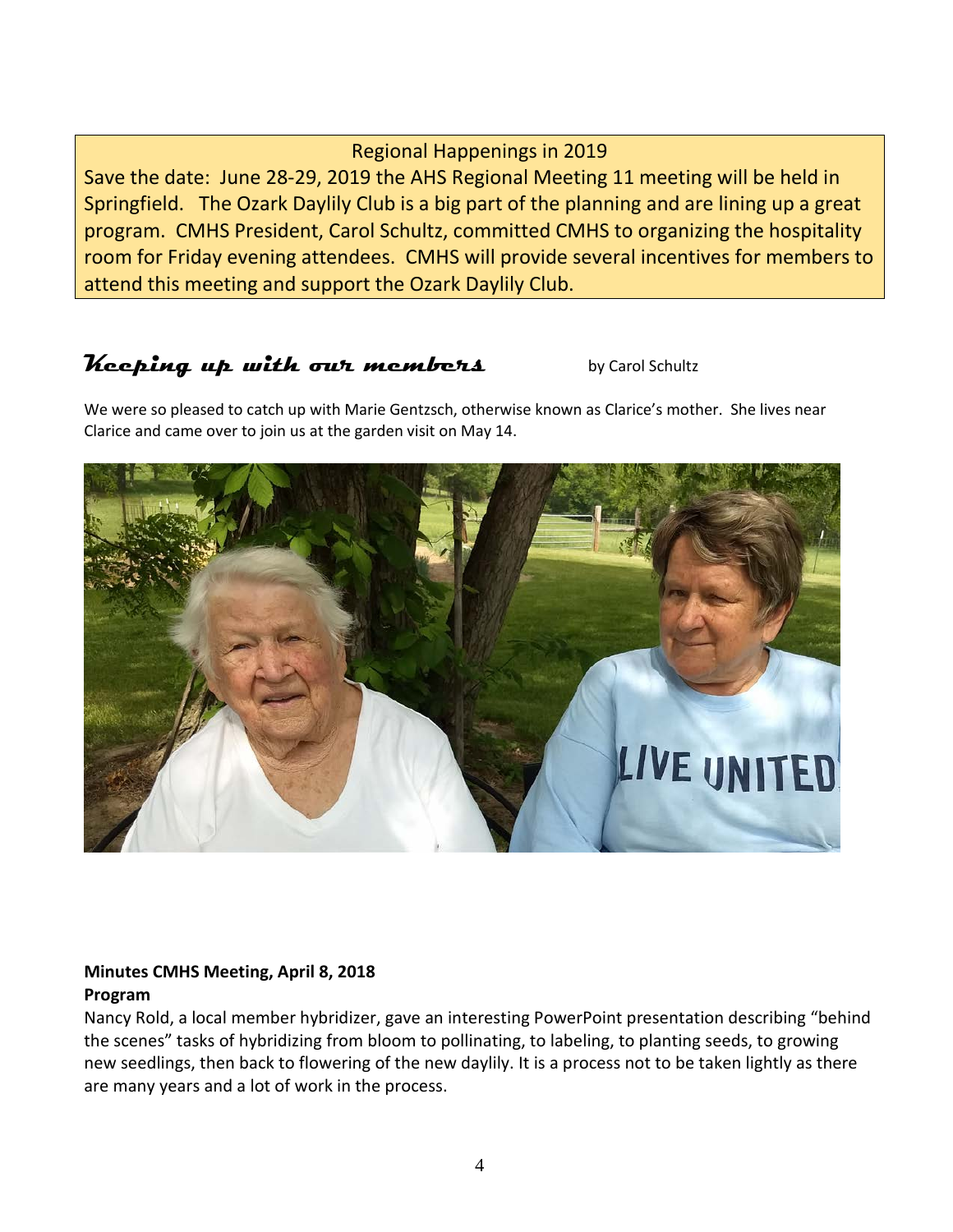#### **Meeting**

President Carol Schultz presided over the meeting.

Minutes from the October, 2017 meeting were approved as written. There was no meeting in February, 2018 as the meeting was cancelled due to ice on the roads.

Norma Mountjoy, gave the Treasurer's report. Our current balance is around \$8000. Our monetary situation is improved mainly due to all the effort the club has put in digging and preparing the Brazos daylilies for the sales.

#### **Announcements**

Let Joan Goodwin (573-289-0189) know the name/s of any daylilies you plan to bring to the spring plant sale. She is posting pictures of the "for sale" daylilies on CMHS Facebook page [\(www.facebook.com/CentralMissouriHemerocallisSociety\)](http://www.facebook.com/CentralMissouriHemerocallisSociety).

Membership Chairman, Clarice Brown, has released her position. Norma Mountjoy, Treasurer, will take over the Membership Chair duties. Send both dues and membership information to Norma. Carol thanked Clarice for her many years taking care of the membership duties.

The 2018 Handbooks are now available and members attending the meeting picked them up. Two date changes were noted from the first page: Flower show date is July 7 not July 9, and the Orr Street fall plant sale is on August 5 not August 6. Also due to construction of the new facilities at the ARC, the Columbia Farmer's Market has a temporary location at Parkade Plaza on Business Loop 70 in Columbia.

#### **Plant Sale**

Charlene Larkin advised that we are set up at all three venues for the spring and fall sales: the Columbia Farmer's Market at Parkade Plaza, the Boone County Farmer's Market at Columbia Mall, and the Sunday Farmer's and Artisan's Market on Orr Street.

- Contact number for Sales Coordinator, Charlene Larkin (573-875-5899).
- Charlene has labels and rubber bands if anyone needs them for the sales.
- We will need 3 tables for the spring sale to be used at the Columbia Farmers Market. Let Charlene know if you can furnish a table.
- We will need volunteers for all three locations. Please plan to help if you can the more the merrier and easier for everyone.
- We will be selling Blaise Brazos daylilies left over from the 2017 fall sale plus any that members plan to bring. We would particularly like to have some doubles if you have some.
- Joan Goodwin has boosted the Facebook page and is getting quite a lot of interest.

#### **Fall member's only sale and picnic**

Charlene Larkin reported that Buford Shelter at Cosmo Park is reserved for the August 3 picnic and plant sale. This is the same shelter we have used previously. The Fall Farmer's Markets sales are Aug. 4 and 5.

#### **Blaise Brazos Daylilies**

Karen Blackmore advised that she had talked to Blaise's niece and was advised that the family has sold all properties except the one on Spencer Ave. The family has determined that they are concluding the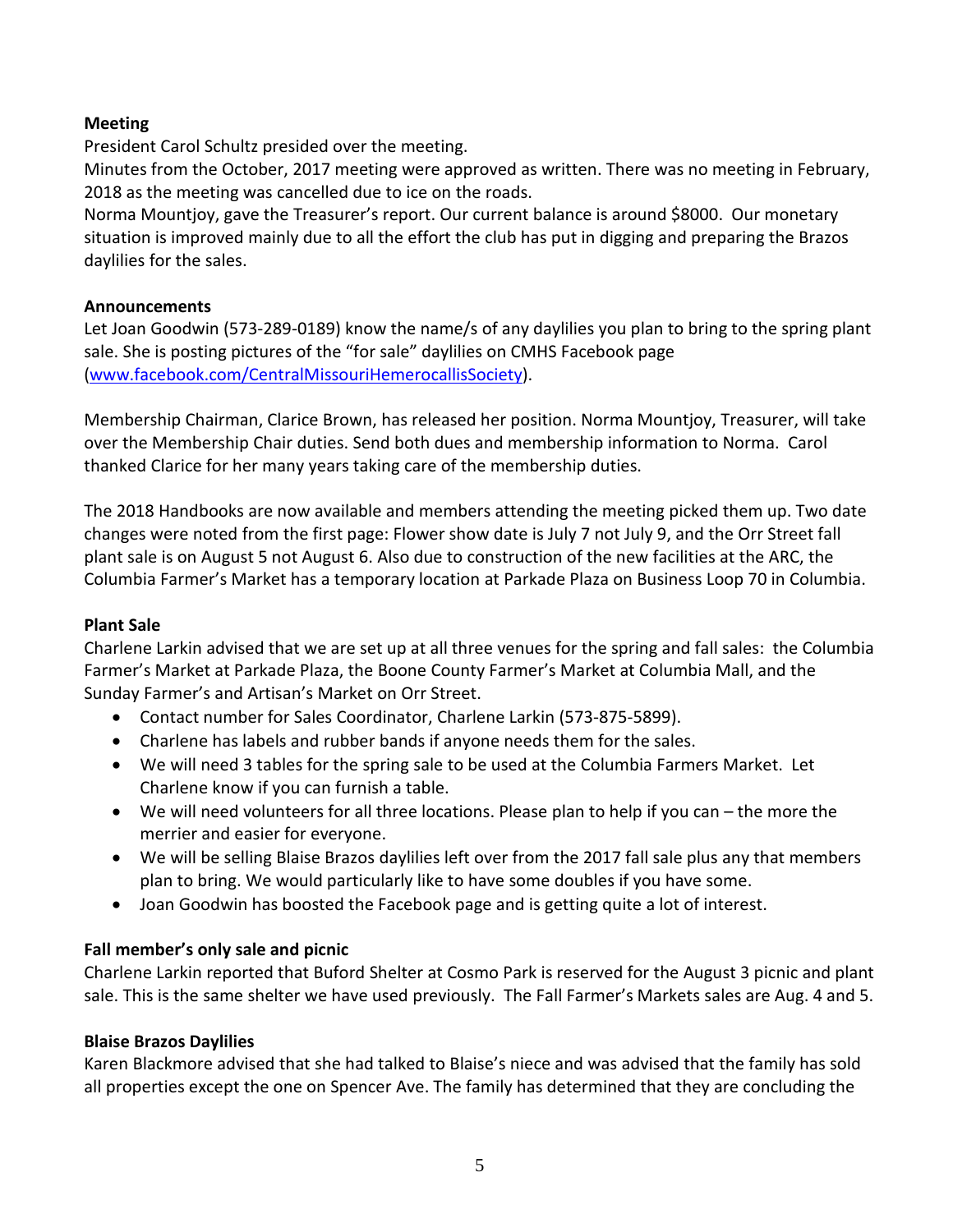process. CMHS members at the meeting were in agreement that we would also conclude our efforts. The donation of Blaise's daylilies has been very beneficial for CMHS. Upcoming Events:

Emmons and Brown Garden Tour - May 14 – Joint garden tour for CMHS and the Columbia Garden Club. We can park our cars at Sue McConnell's (formerly McConnell's Plantland, 1601 Earthland Road, Columbia) to car pool to Jesse and Clarice's garden. Meet at McConnell's at 8:30 a. m. and bring a lunch, water/drink and a chair.

**Rold's Open Garden** - July 4 – The Rold's have invited us to visit their garden plot from 9:00 a.m. to noon. Nancy has many daylilies that she has hybridized. (12151 N. Nicole Drive, Hallsville - 573-696- 3223)

#### **Flower Show**

July 7 – The Daylily Flower Show will be at the Columbia Public Library from 1:00 to 4:00 p.m. Please contact Alice Havard (573-445-4624) if you can help with set up at 2:00 p.m. Friday afternoon and again Saturday morning from 8:00 to 10:00 a.m.

#### **AHS Region 11 Regional Meeting**

June 29 - July 1 - Topeka, KS. Go to www:ahsregion11.org/Summer\_Meeting.html for additional information.

**2019 AHS Region 11 Regional Meeting** – Carol Schultz advised that the Ozark Daylily Club in Springfield has agreed to hold the 2019 AHS Region 11 Regional Meeting in Springfield. Coordination of this event is being done by the Region 11 Board. CMHS has been asked to set up and host the hospitality room for the Friday evening event. She is working on a proposal that would give CMHS members the opportunity to earn a free registration in exchange for volunteer hours at any of our events this summer. Volunteer!!

**AHS National Convention** – The national convention is being held in Myrtle Beach, SC, June 6-9. Carol Schultz and Leemer Cernohlavek are planning to attend. Vice-President, Patti Waterman will convene the CMHS meeting on June 9. http://www.daylilies.org/AHSconv.html

Respectfully submitted, Rita Gerke, Secretary

#### **Treasurer's Report**

To be presented at June club meeting due to computer problems of the newsletter editor. See sale income and expenses below.